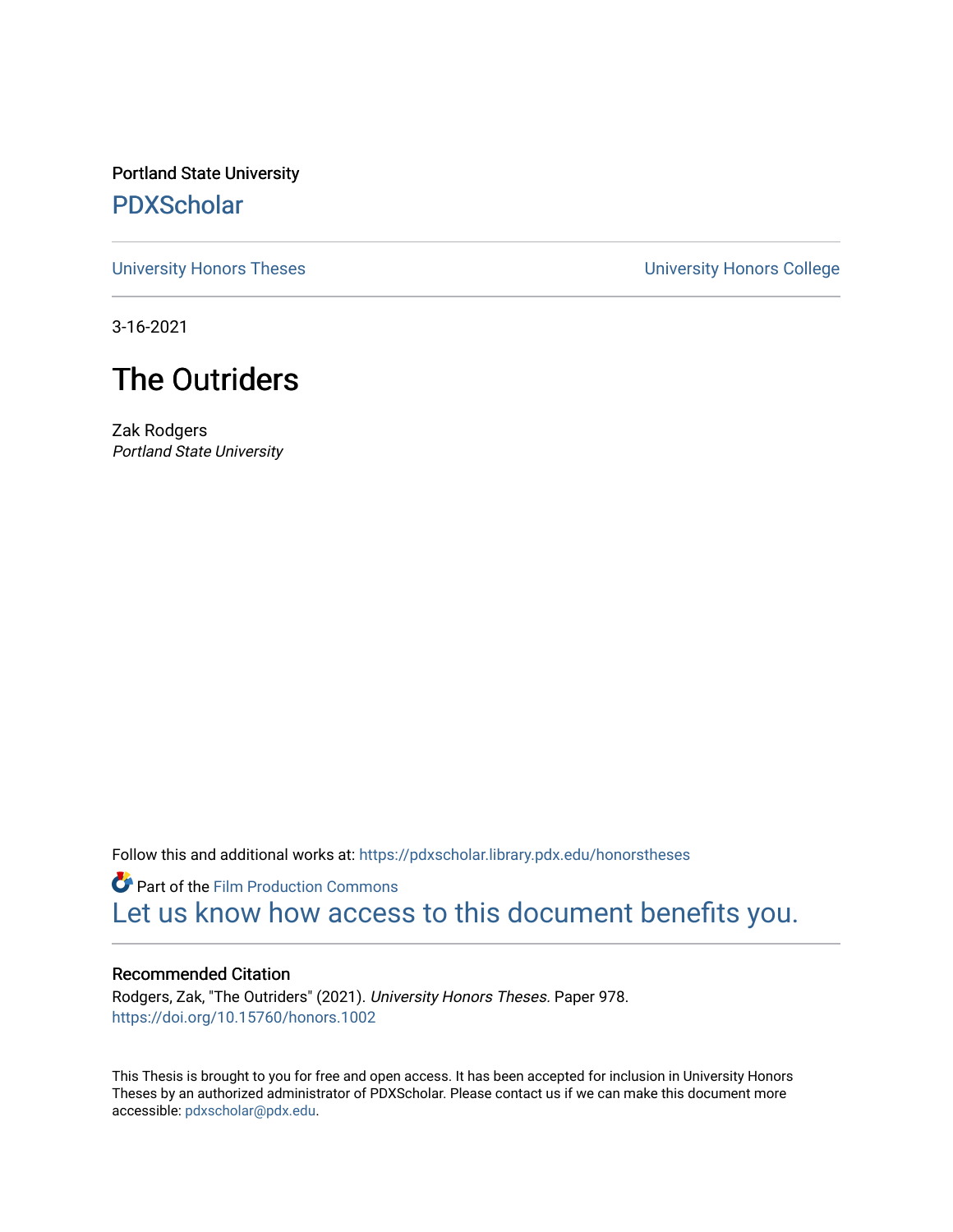The Outriders

By

Zak Rodgers

An undergraduate honors thesis submitted in partial fulfillment

of the requirements for the degree of

Bachelor of Arts

in

University Honors

and

Film

Thesis Advisor

Dr. Mark Berrettini

Portland State University

2021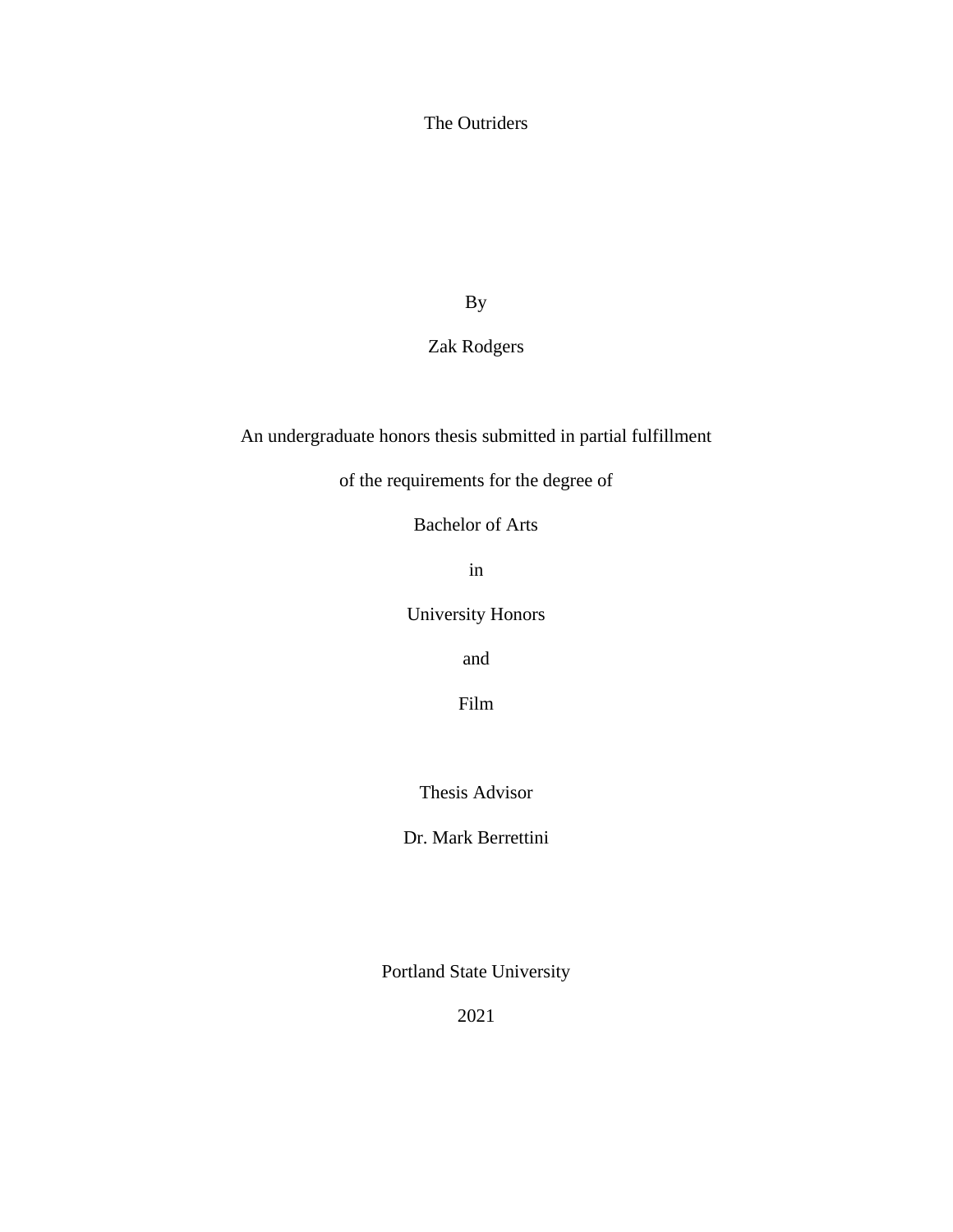#### **Introduction**

 The Outriders is a portrait documentary filmed in Saudi Arabia. The film follows David, the head outrider, at the King Abdulaziz Racetrack in Riyadh. An Outrider is a mounted horseman who assists racehorses to facilitate and maintain safety on the track. The primary duties highlighted in the film are that of catching loose horses and escorting non-compliant horses to various stations along the track. The documentary delves into David's history, starting in the US, and the journey that led him across the world to Saudi Arabia. It offers a window into what it takes to be an Outrider in terms of their mental approach, and it examines the outriders' relationships with the very horses they ride in both technical and emotional detail. From the thrills of high-speed horse chases to the shaking worries of injury, this documentary is a gallop into the world of The Outriders.

#### **Industry Contextualization – The Solo Documentarians**

 This essay is an accompaniment work through which I will contextualize, explain, dissect, and reflect on my documentary. I will start by explaining what I see as the overarching framework through which I analyze my work on this specific documentary. There are a lot of theories, techniques, and analysis strategies through which we can extrapolate a reading of a film. The framework I have chosen as the lens through which I interpret my documentary was achieved by asking myself this simple question: which factors uniquely stand out for the influence and impact they had on the film? This simple question often leads me to the primary driving forces behind a film. Most of the time this question is somewhat related to my fundamental beliefs and my motivation for becoming a filmmaker, but with this documentary, something completely different stood out: I was tackling this project alone; I was a Solo Documentarian.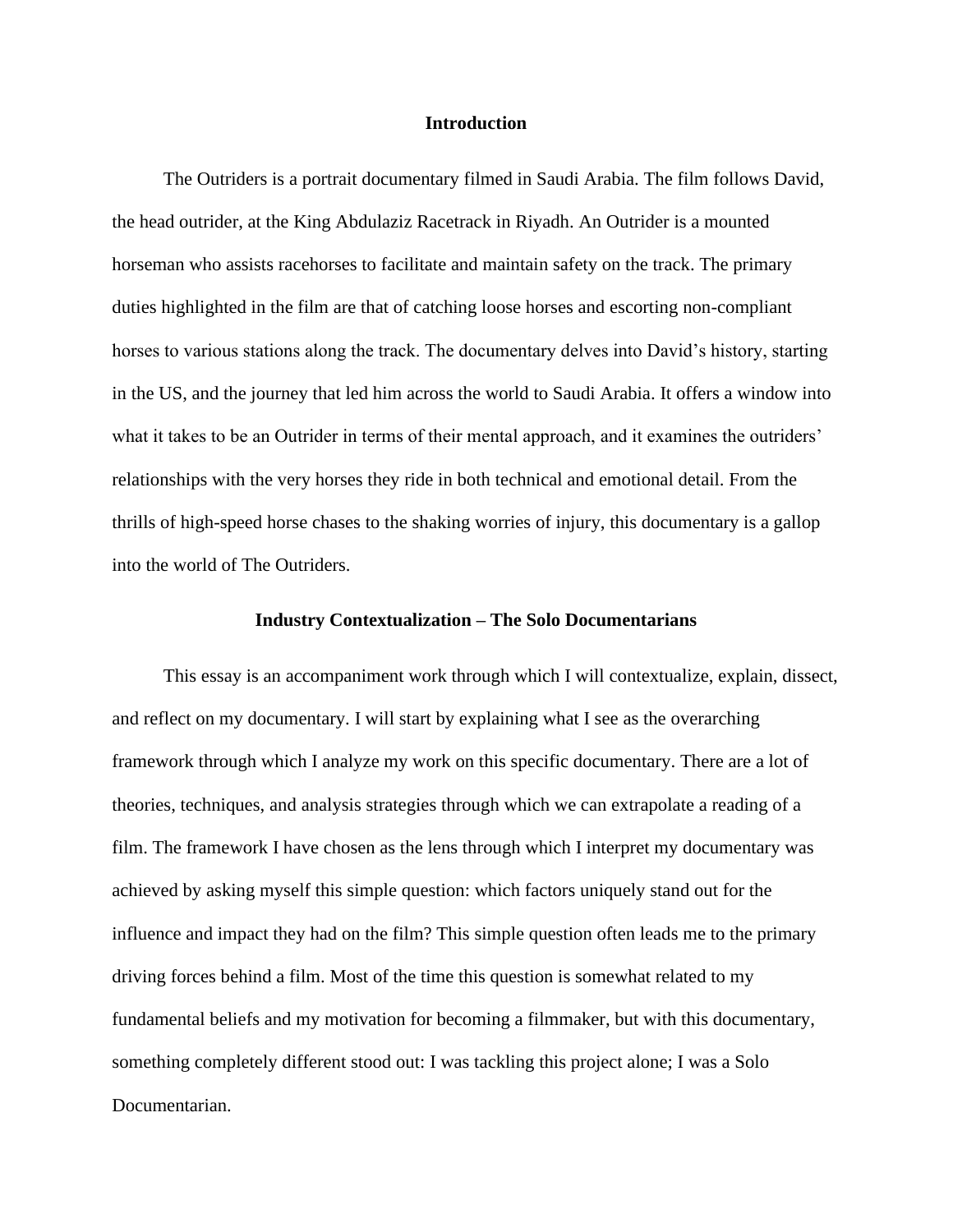A Solo Documentarian is a documentary filmmaker who fulfills all, or most, of a documentary film's technical and creative roles on their own. My first encounter with the concept was from reading Michael Rabiger's book *Directing The Documentary*. He did not refer to it within the same framework as I define the term, nor did he acknowledge it as a way of categorizing a documentary or documentarian, he just mentioned that "[…]for a fast learning curve when you begin, it is fine to shoot and edit solo. You can certainly acquire high-quality imagery with a small camera and little else" (Rabiger 173). In no way was he encouraging young filmmakers to take this approach—beyond its usage in accelerating learning for beginners. At first, I started following his advice simply as a convenient way to shoot more documentaries. But very quickly I realized that making a film alone has major benefits beyond its simple application in a beginner's growth phase. Three of my earliest documentary shorts were around the subjects of homelessness and mental health within the Muslim community. Within all three of those communities, I was interacting with vulnerable people who faced varying levels of abuse and persecution. Especially in the cases of intersectionality between the groups. What I discovered slowly over these three projects was how much easier it was to earn trust when I was working alone instead of with a crew. That trust yielded more intimate conversations with the documentary participants and resulted in capturing stories with greater emotional depth. It was also easier to uphold that trust when I was the only person accountable. That trust was tested when a primary participant in one of those documentary shorts asked for it to be withheld right before it was going public, it was a lot easier to make the decision to pull the documentary since I didn't have any backers or crew to account for. These experiences led me to see several advantages in working solo. Over the past few years I've worked on both narrative and documentary films—solo and with various crew sizes—I see solo documentary work as a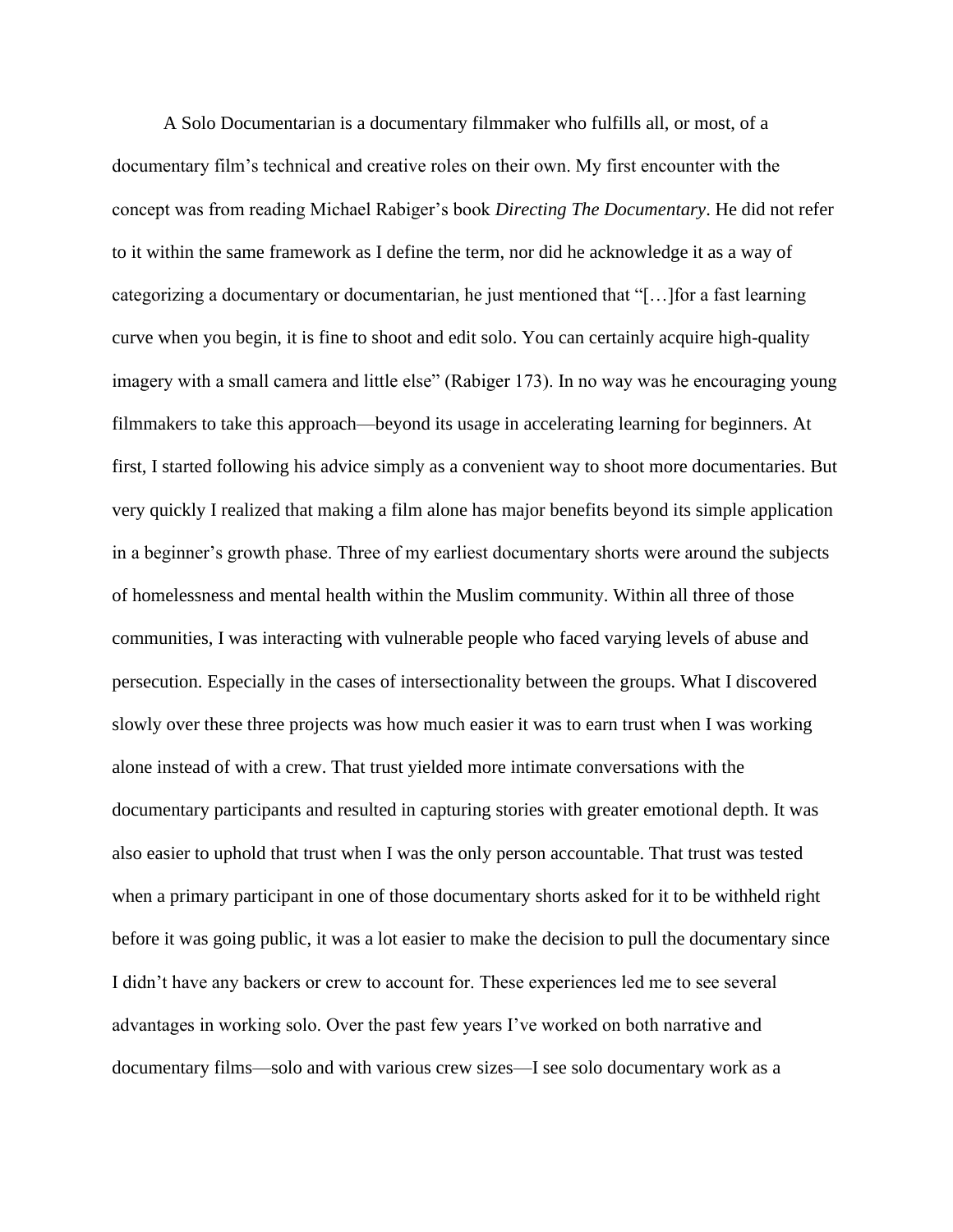specialized tool in a filmmaker's kit. It has the potential to be the optimal method of documentary production in specific situations. Factors such as project scale, audience market size, budget restrictions, controversial subjects, vulnerable people, travel destinations, and many more are all important when deciding to pursue a project as a solo documentarian. The reason why working solo stood out as the primary factor influencing The Outriders was mostly due to the project scale being far beyond my comfort zone. But I was able to draw on the wisdom of other solo documentarians for both techniques and motivation.

 The community of solo documentarians is still quite small; however, there are still many actionable lessons that I took from the community. One of the tallest figures in the solo documentarian world is Jonny von Wallström. For his documentary The Pearl of Africa (2016), he lists himself as crew for the roles of director, editor, music by, cinematographer, sound editor, and animator (IMDB). While the list is impressive on its own, especially for a feature-length documentary, it becomes much more impressive after knowing he sold his documentary to Netflix. (Creative North). Wallström's achievement is a major source of motivation for me. I see it as proof of the excellence a solo documentarian can achieve. Additionally, Wallström publishes tutorial content on his workflow and offers insight into the techniques he uses to drastically increase his speed throughout the production. His tutorials differentiate themselves by being somewhat focused on large-scale projects without requiring expensive software or specialty training (Creative North). Two other solo documentarians, Michael Atkinson and Iohan Gueorguiev push the boundaries on working solo while simultaneously pushing up against the very limits of human capabilities. Atkinson's film Surviving the Outback (2019) is a survival documentary that stemmed from his curiosity about what true survival in complete solitude would look like on film (thefilmmakerspodcast). Gueorguiev's journey might have been even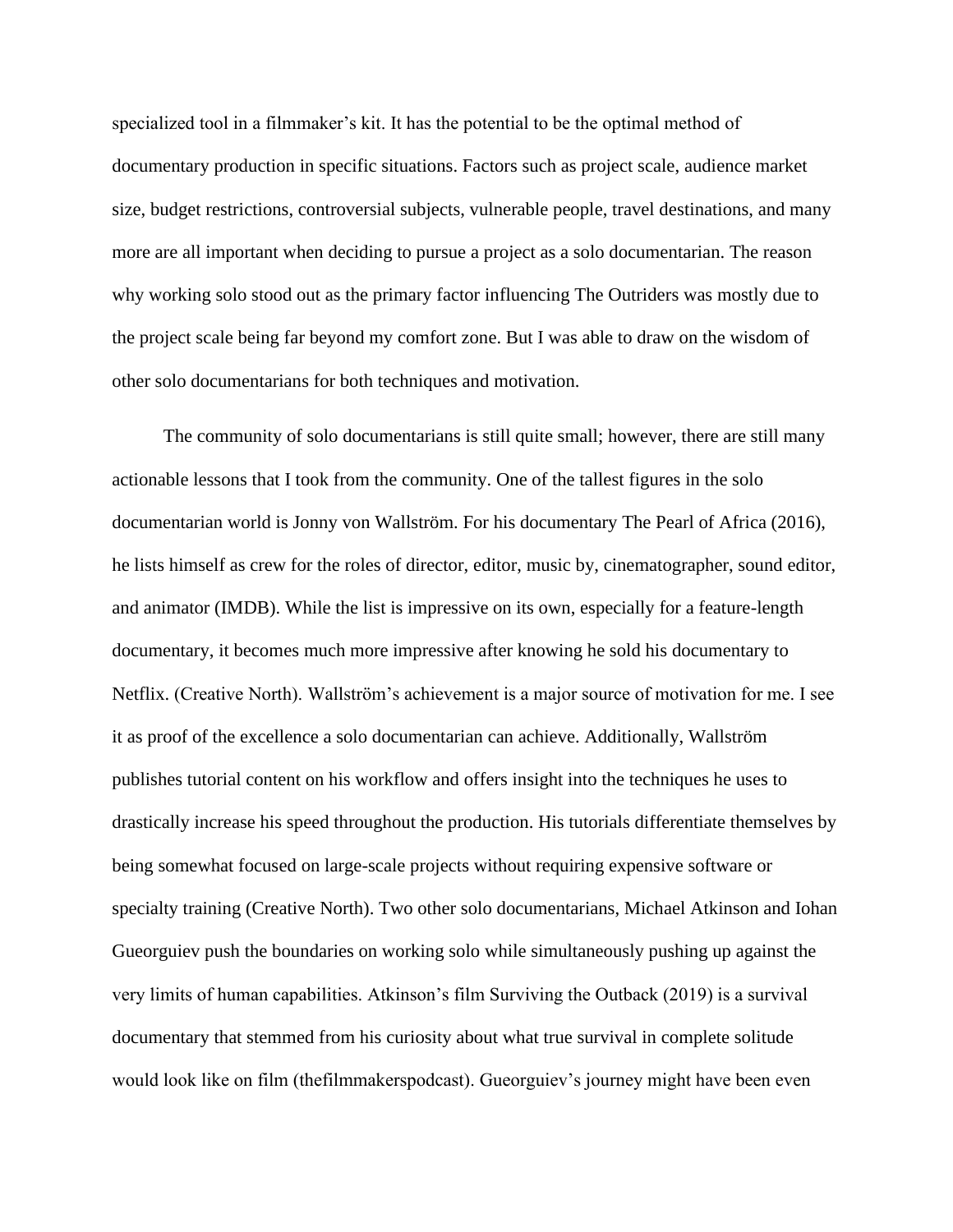more extreme though. He rode his bike from the Canadian arctic to the southern reaches of Chile. It took him 5 years to complete. His docuseries contain 36 episodes (Bikewanderer). I have far too much love for my own life to draw direct inspiration from those two, but I do see them as being exemplary in terms of how solo documentaries can be utilized. Atkinson distributes his film for sale on Amazon Video while Gueorguiev uses YouTube, and relies on a crowdfunding model to fully support his biking adventures. The variety in terms of distribution methods available to solo filmmakers is a key enabler towards expanding this category.

Advancements in cameras and camera support systems are another major factor enabling a documentarian to work alone. One of the major elements that once set higher budget films apart from lower budget productions is camera movement. A dolly camera movement, which is to move the camera forwards or backward, used to require large metal tracks set in a specific way, a wheeled mechanism, usually a cart, and it could only be used on evenly leveled ground. Alternatively, one could use a full-body camera stabilization system. These are expensive and require specialized training. In recent years, a dolly-like movement can be easily replicated by using a relatively low-cost gimbal. This small piece of equipment can also take the place of a jib for boom shots, a tripod for pan and tilt, a crane for an arc shot, a full body steady-cam for a tracking shot. This allows for a single camera operator to gain access to complex movements that were once prohibitively expensive. While there is still an obvious difference in picture quality, and cinematography, between a solo made documentary in comparison with a studio-backed documentary, the advancements in stabilization, 360-degree cameras, and other camera support systems, have made the contrast a little less stark. I think it's also useful to consider near-future advancements in this area, and how they could cause a shift in team sizes towards smaller crews. Two rapidly developing areas that I expect to become available to solo, and small crew,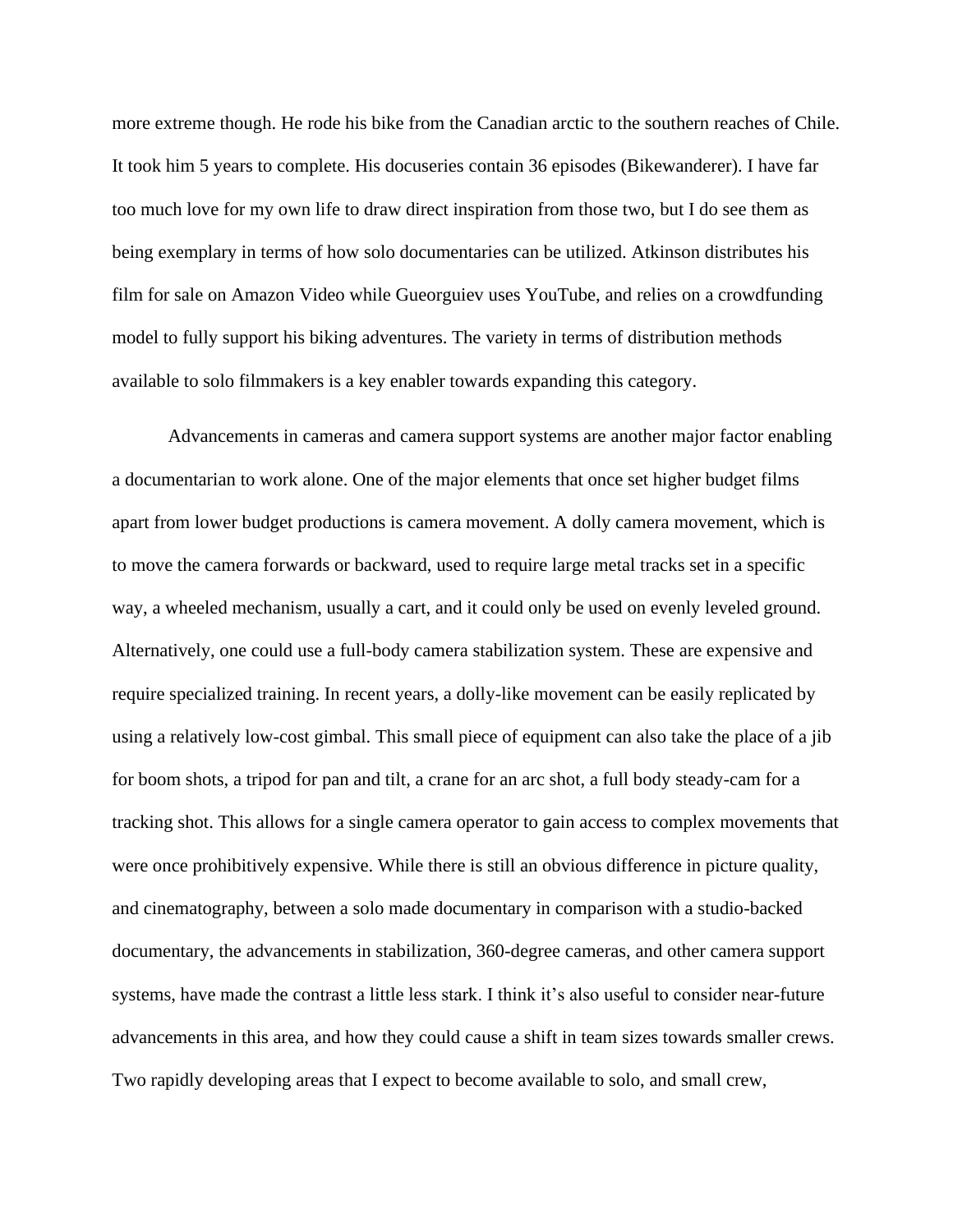filmmakers within the next 5 years is the wide adoption of game engines in cinematography. The other potential advancement is greater access to Machine Learning integrated assets in VFX and 3D. Both advancements work in conjunction with each other and could bring down the cost of VFX to a solo documentarian level. Game engines in cinematography are already being used in the narrative and animation sectors of the industry, and several Artificial Intelligence animation companies have demonstrated the ability to model and texture highly realistic humans generated from images (Saito). Others have showcased movement in dynamic environments with both humanoid and Animal models (Starke). All of this was done without any traditional animation commands. There is a myth that VFX has no relation to documentary filmmaking. This is simply false. VFX capabilities are already used quite extensively in documentary post-production. Most commonly for removing unwanted elements, but adding in, factually true, elements that weren't caught on camera is also quite common. Giving participatory documentary filmmakers broader access to these powerful tools could enable a low-budget documentarian, for example, to make a documentary on ancient Rome—without most of the shots consisting of ruins and tourists. The creative possibilities are endless, and the disruption it could have on the film industry is worth paying attention to. Being a solo documentarian is a good place to position myself to be an early adopter of these tools. Working on solo projects forces me to constantly search for shortcuts in my workflow, and a lot of those shortcuts tend to come from cutting-edge technologies in unfamiliar programs. Often these tools were designed for a different industry. This helps with rapidly diversifying my skillsets which could help if the right kind of major technological shift occurs within the industry. Regardless whether or not my speculations on rapidly changing technology plays out or not, the recent changes alone in terms of hardware and non-AI software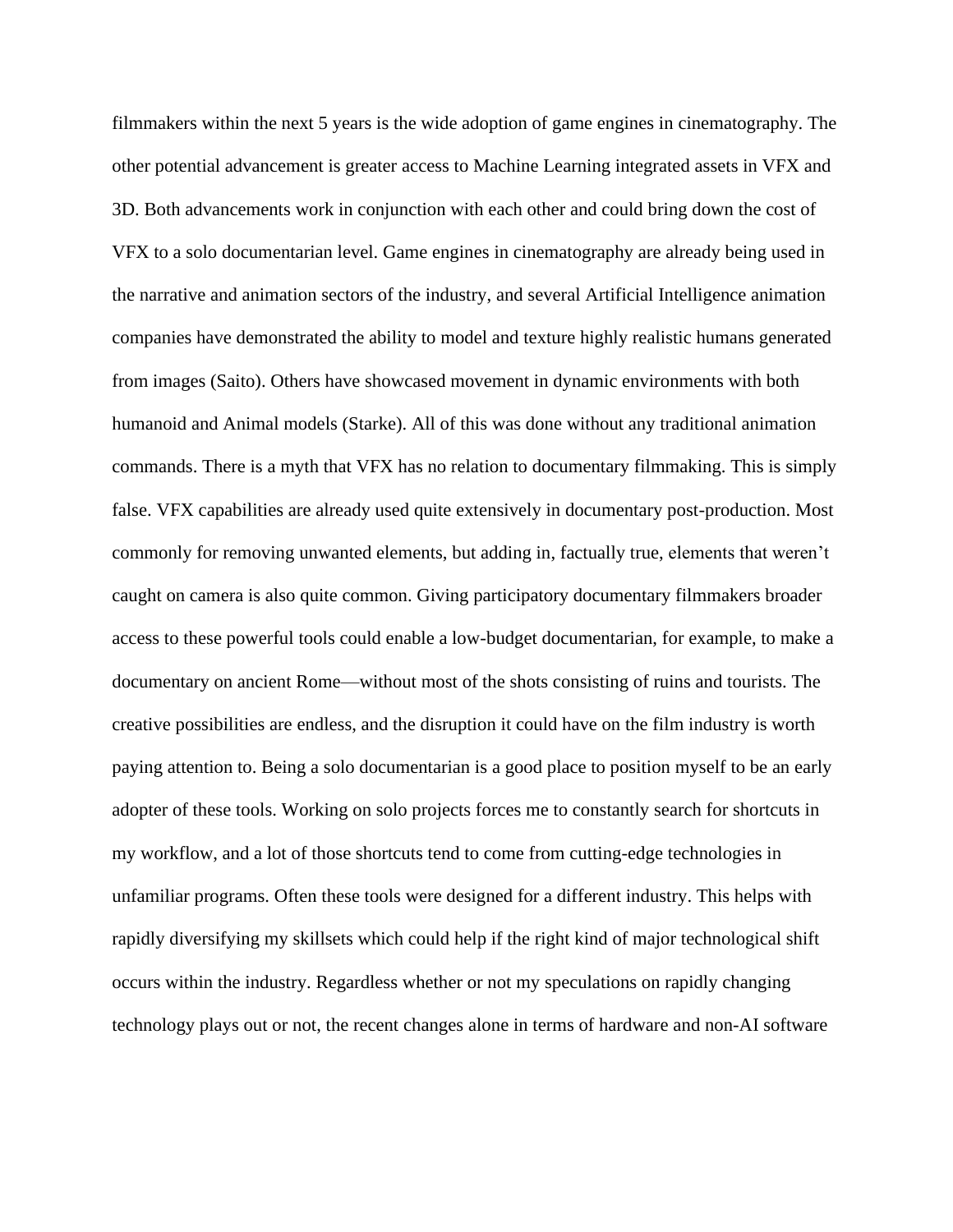has been quite dramatic for the solo filmmaker. The tools availible for anyone wanting to pursue a project alone are user friendly and well optimized to assisting a one man crew.

### **Documentary Style**

 The Outriders is a participatory portrait documentary with an informational tone. The primary focus is on David. He is present in most scenes throughout the film, but in certain sense, the film is also looking at the outrider program through the eyes of David. There is a heavy emphasis on conveying information about the program within the documentary. Aside from the B-roll scene while David is telling his story, every other scene takes place in the work environment. In a way, David can be viewed partially as the main character and partially as a conduit, or host, through which we learn more about the outrider program. Some of that tone can be attributed to my participation in the events taking place. A lot of the substantial content is conveyed via a talking head. I also asked film participants to conduct certain events. One example is a hands-free segment where the main character demonstrates his ability to control a horse without using his hands. I specifically requested that we go out to a certain location and shoot this scene. Most of the interview locations were all chosen by me, and the B-roll for some of those scenes was also heavily directed. As a documentary filmmaker, I believe in controlling every aspect of a documentary that you can. That is to offset the huge number of things that I have absolutely no control over. The appropriateness of a filmmaker's participation in events often has to do with the film's subject matter and the film's intended goals. Michael Moore is a classic example of a participatory documentarian. Events are often driven by his actions, and his films tend to have a sociopolitical subject matter. This is very different from my film which is a portrait documentary in which I am trying to accurately represent the life and work of two outriders. Although I influenced events, I had to make sure that my influence would not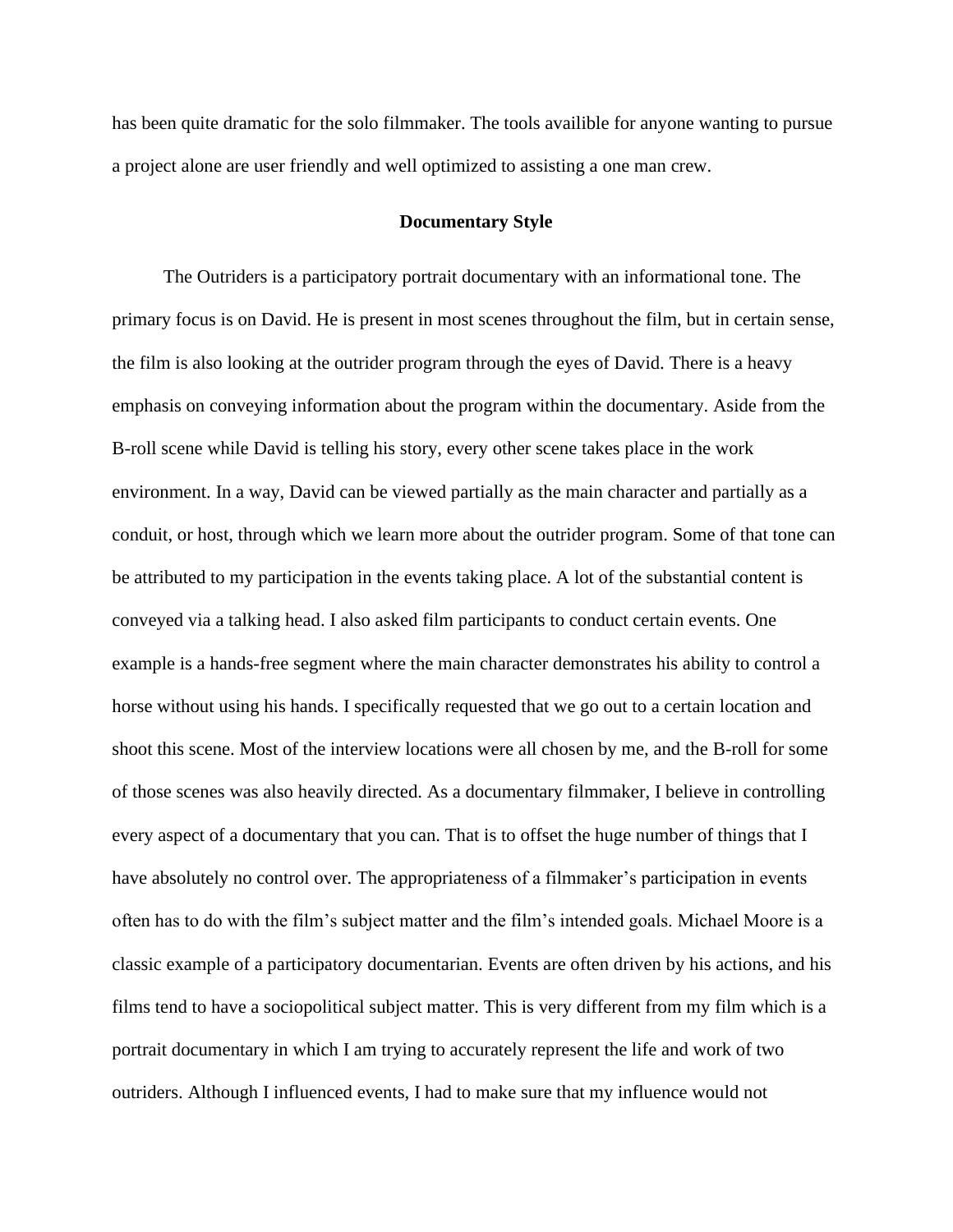misrepresent my characters. My criteria for this was simply to not put my subjects in any situations that I have not already observed them, or heard about them, doing. For example, I did not have any issues with asking my main character to run his horse at a specific location on the racetrack so that I could obtain a visually appealing drone shot, but I would never ask him to use a lasso while riding his horse just because it would make an interesting shot. Being a participatory documentarian allows me to craft a more compelling story, but I have to balance that with ensuring that I am being authentic and accurate to the lives of the characters I am bringing to screen.

## **Production Process**

 One of the limitations when filming this documentary was the difficultly of filming fastmoving horses as a person on foot. It simply wasn't possible to follow my subjects around as they did their jobs since they moved far too fast. It also wasn't possible to move freely around racehorses on a heavily regulated racetrack. One of the primary methods of compensating for this was to use the footage from the outrider's own helmet-mounted cameras in the documentary. Not only does this give viewers direct access to the material as the subject sees it, but it's also a good way of compensating for the difficulties of capturing the job on film.

When I would shoot an interview, I would often ask that the subject be either on a horse or in a visually interesting location. I'd usually film using a gimbal stabilizer. While filming I would have to focus on what the subject was saying in order to ask the right questions; I would change the camera framing depending on the emotion the subject was expressing; Simultaneously, I was also monitoring audio levels and quality. Thankfully my camera's audio auto levels did most of the adjustments on its own. In addition to all of that, I was manually adjusting exposure settings. The only issues I encountered were on partially cloudy days.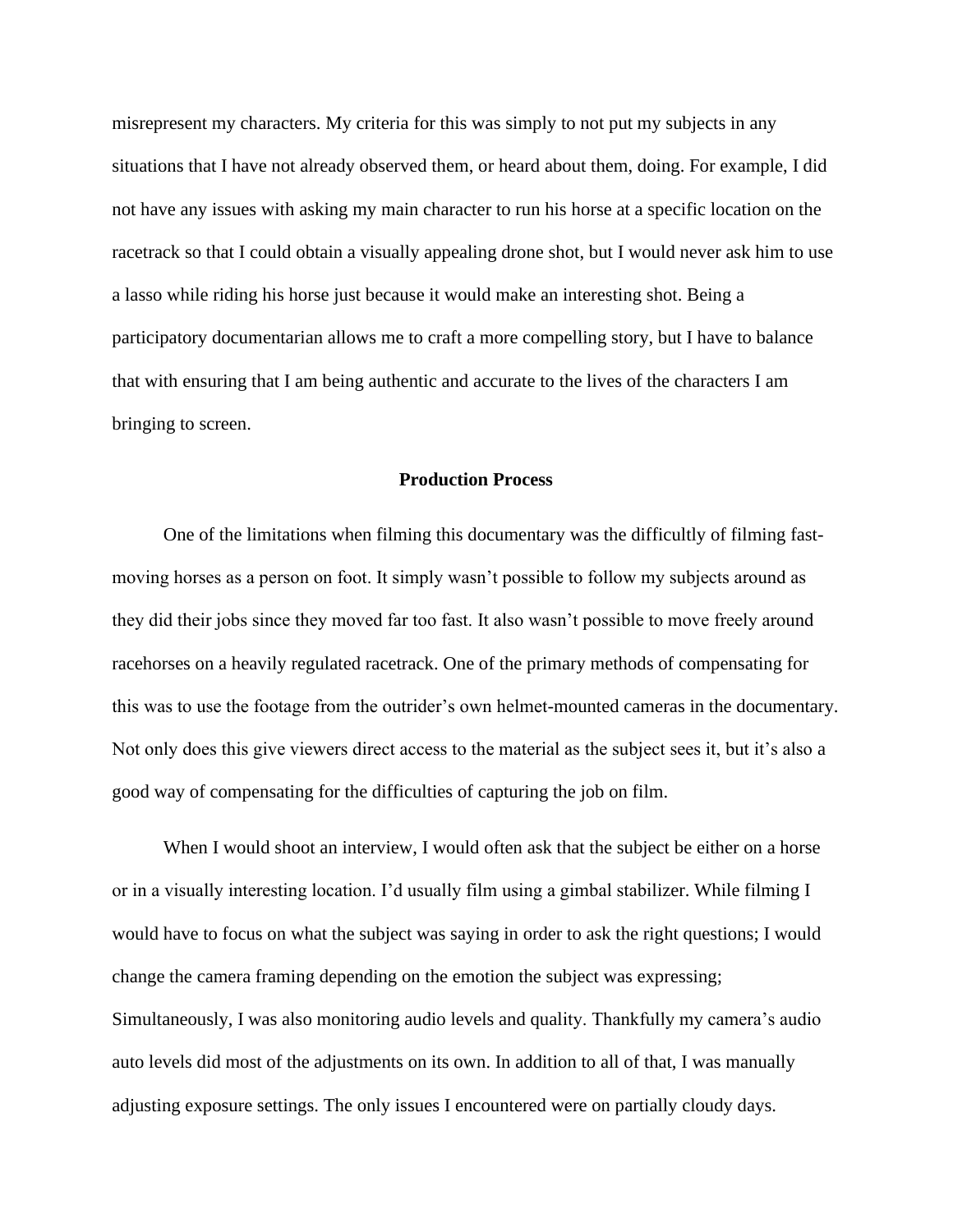Overcast light and direct sunlight require vastly different camera settings, so in interviews where the sun constantly came in and out, I did struggle. Portions of some important interviews ended up being overexposed.

### **Editing Process**

 Throughout my time at Portland State University's film program I was exposed to a lot of different theories on editing. I remember one class specifically that broadened my perspective on the importance of the theoretical approach when editing different projects. It was an assignment where 22 students were all given the same pool of footage, and each of us had to edit together a one-minute advertisement out of it. It meant a lot to us since our professor had partnered with an excellent non-profit organization. I watched every single edit on presentation day, and then I went home and watched it all again while taking extensive notes. The variety in terms of energy, pacing, mood, and even atmosphere were remarkable to me. Some edits felt otherworldly, mesmerizing, and slow, while a different classmate caused the same footage to evoke a sense of rushing excitement filling the viewer with raw energy. I wanted to understand why all these edits were so different from each other, and how I could alter my style depending on the project I was working on. The conclusion I came to is that by altering my theoretical approach I could fundamentally change my editing style and align it to the type of project I was working on. There were a few theoretical decisions that I made that influenced the overall tone and structure of the edit.

 When thinking about the structure of the film, the first question I asked myself was how this film was likely going to be viewed. According to my distribution plan, it was most likely to be seen on an online equine blog/magazine. Based on these assumptions about the audience's psychographics and viewing platform, I came up with a theoretical framework. The fundamental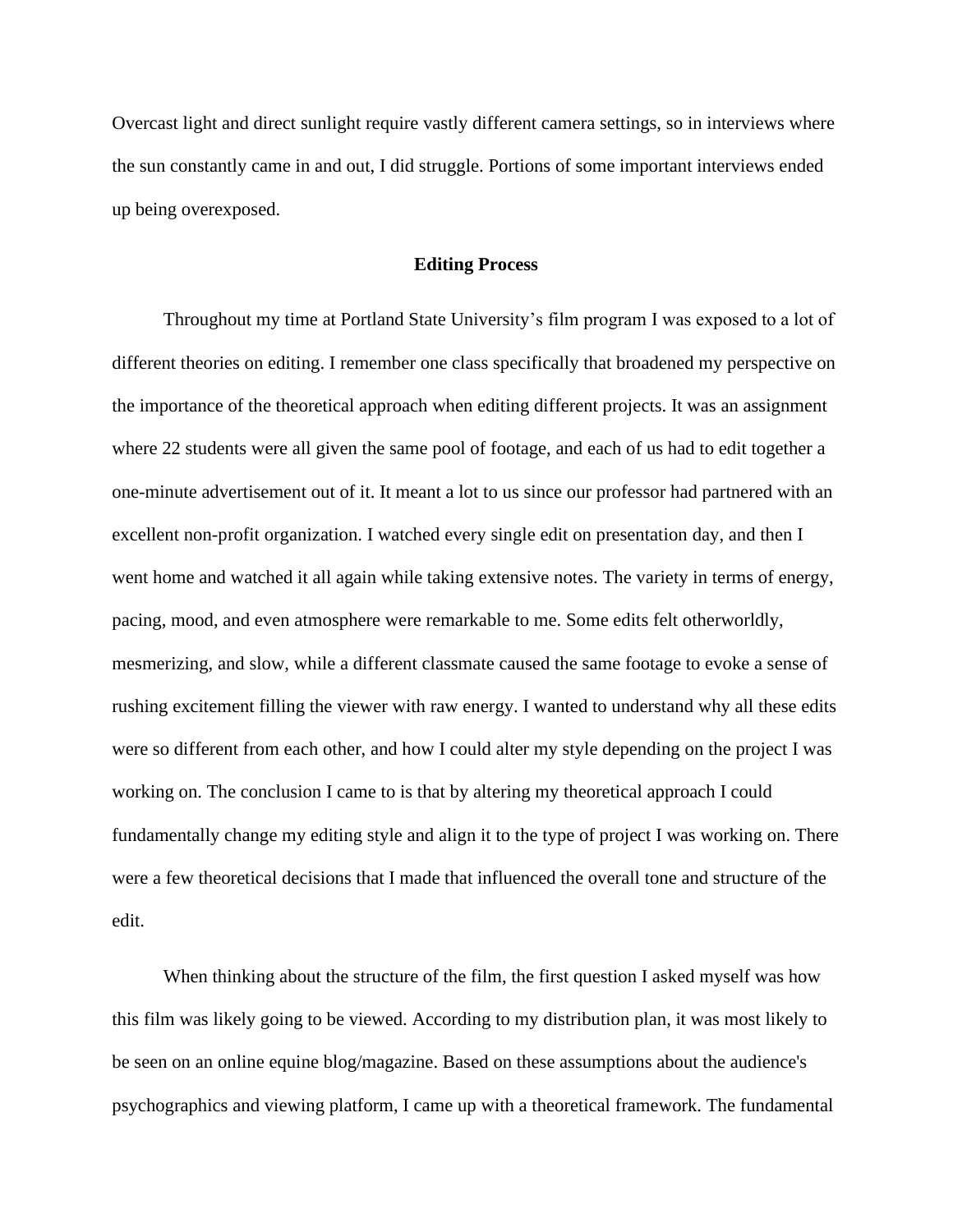approach behind this kind of viewer orientation is heavily influenced by reception theory and reception analysis. Reception analysis is "[…] essentially oriented towards the qualitative exploration of audiences' sense‐making of media content in context" (Schroder). An essential component of reception theory is that people of similar cultural backgrounds will interpret a text similarly. While it would be impossible to apply reception analysis on a film that hadn't even been edited yet, I used the underlining methodology of focusing on a viewer's culture and context to drive editing decisions. This was based on predictions of context and culture, and it was an attempt to guide a certain reading of this film based on those predictions. This framework shaped the structure of my documentary in several ways. Firstly, is the aforementioned focus on the context in which a viewer would see the film—an online equine space. The assumption that the viewer would be watching the documentary online shaped the beginning sequence of the film. I decided that I must place the most riveting sequence of the whole documentary at the beginning to hook viewers in. I was initially taught this front-loading approach in a Branded Media course by Professor Courtney Hermann, and I found out, rather painfully, that it's an approach that works well for most online videos. I discovered the effectiveness of front-loading by trying to do the exact opposite of it when I first started uploading content to YouTube. The old saying of saving the best for last most certainly does not apply to most online video consumption. This brings me to the second aspect of reception theory which is that audiences of a similar cultural background will understand a film in a similar way; therefore, I could use horsemanship and equine culture to shape my editing decisions. This was a major consideration when I asked myself the question of whether an edit would make sense to a viewer. For example, I have a scene where David controls a horse without touching the reins. When I thought about this scene's fit in relation to the overall story arc, I looked at it from the perspective of a viewer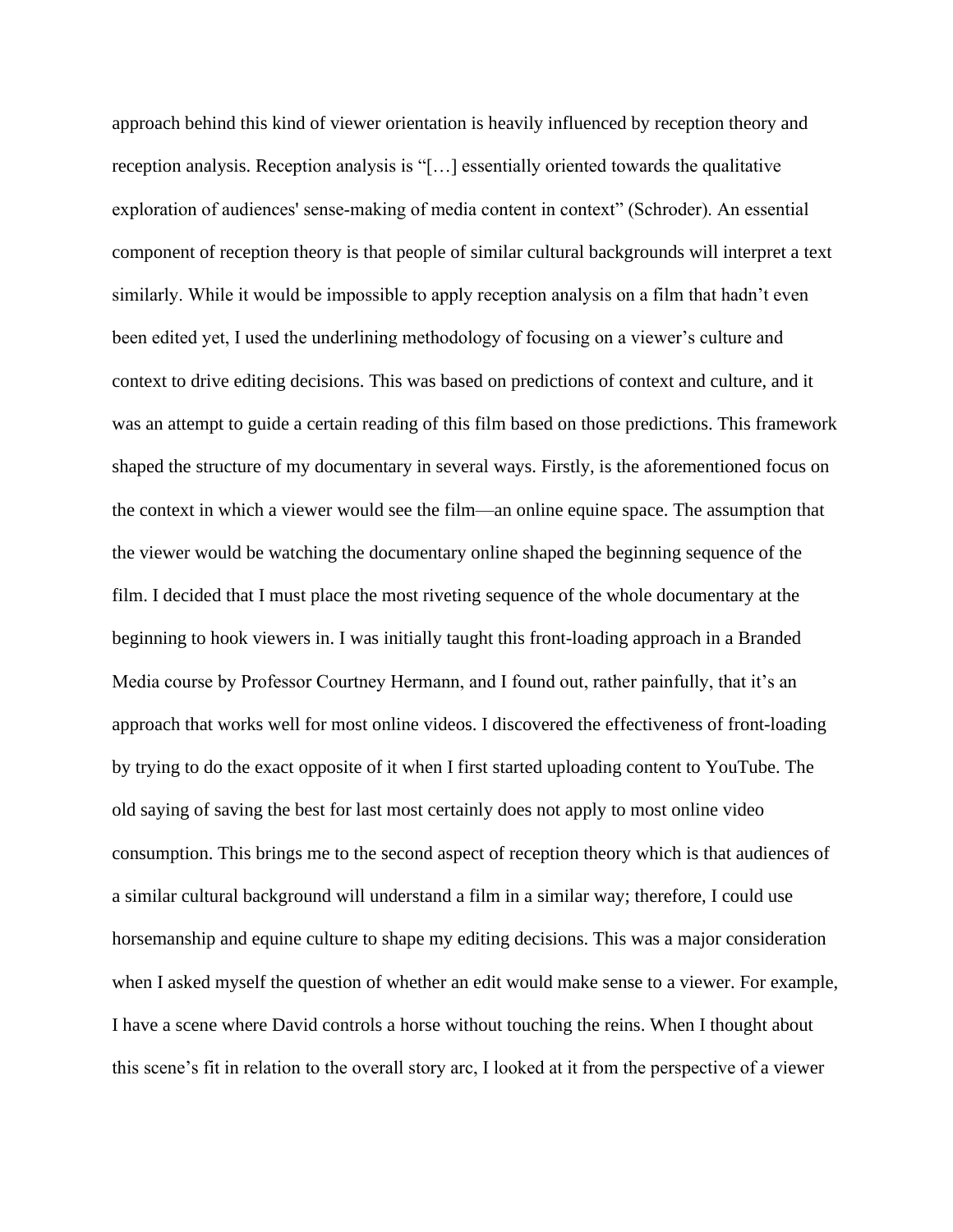who'd be familiar with horse training. To a horseman, this scene conveys a remarkably high level of expertise. From that perspective, the scene is establishing trust in the main character's abilities. Making it an ideal setup for a later sequence about training horses. If I looked at the same scene with a much broader audience in mind, then I'd likely conclude that the scene offers little aside from subjective humor and minor intrigue. Contextualizing how my predicted audience would view this film, and taking the culture of their community into account made it a lot easier to tailor the documentary to that specific niche. Of course, there are also major drawbacks to this approach. I did not have the resources to conduct a proper reception analysis study, using a proven model, on previous films tailored to the horse community. Without having that kind of information to systematically make decisions, my predictions and assumptions about the equestrian community could be wildly inaccurate. Despite being incomplete, using some aspects of the methodology as a reference to build a theoretical framework, through which I could make my editing decisions, did result in a simpler, more streamlined, postproduction process. The other point to consider is that the post-production stage is not necessarily static. A part of my editing workflow was to build an extensive editing organizational system. It consisted of meticulous tags, meta-data, markers, color-coded clips, and dozens of organizational timelines. This makes it easy to change the entire structure, theme, and length of the documentary. In a certain sense, I set up the project with the expectation of making major mistakes and thus requiring drastic changes. As an evolving student documentarian, this flexibility also gives me the opportunity to capitalize on constructive feedback in a highly actionable way.

 Throughout this essay, I make a lot of references to working solo. It's a description that suited my journey on this film. I was able to edit this film using an array of tools that were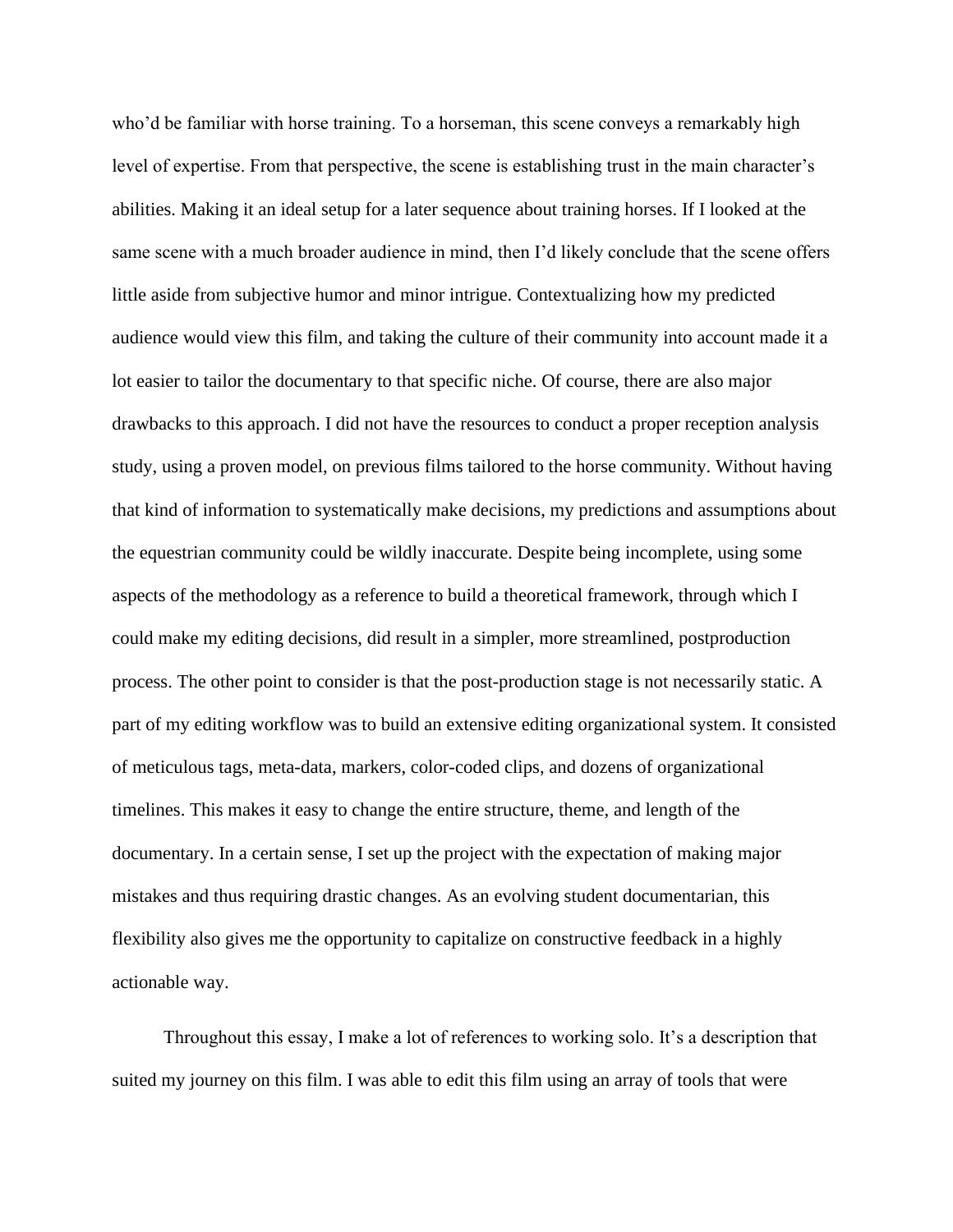developed largely to enable a single editor to perform specialized tasks. I am extremely optimistic about the future of these kinds of tools, and how they could transform the film industry; however, while I was working solo in a technical sense, I was definitely not working solo in a theoretical sense. Not only did I have a thesis advisor who offered a lot of direct guidance, but if I applied the core methodology which I used throughout my editing process to analyze myself and my work, then one factor I would have to look at is the context in which I find myself: that of a film student, surrounded by a community of other film students, with all of us regularly accepting guidance from educators while also imbuing ourselves with years of exposure to literature and cinema from those at the pinnacle of the film world. In that context, my claim to working as a solo documentarian holds little weight. I think it's important to acknowledge the limitations of the description. In the upcoming decade's, advancements in filmmaking technology will likely allow almost anyone to work solo, and yet in a certain sense filmmakers can never work alone since we will always draw on the people around us, those who came before us, and the context in which we find ourselves to shape our films.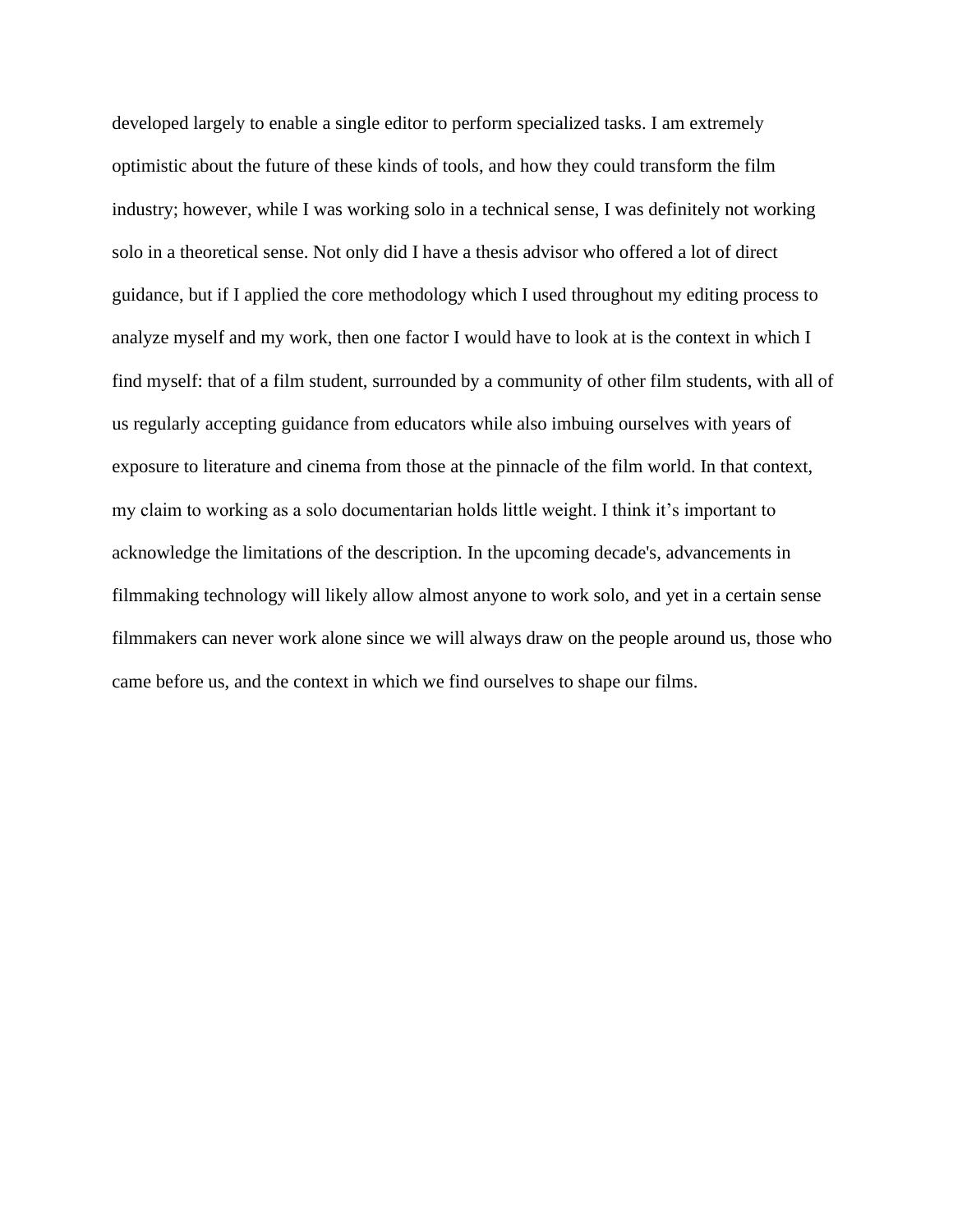#### Works Cited

Atkinson, Michael, director. Surviving the Outback, Gravitas Ventures, 18 Aug. 2018.

Christian Schrøder, K. (2016). Reception Analysis. In The International Encyclopedia of Political Communication, G. Mazzoleni (Ed.).

Creative North. "Fast Color Balance - Davinci Resolve 15 - Correction & Grading Tutorial." Youtube, Creative North, 4 May 2018, www.youtube.com/watch?v=kz8kj3HF-Ac.

Creative North. "Making A Documentary Without Money." Youtube, Creative North, 24 Jan. 2016, www.youtube.com/watch?v=TYgT6vffWzs.

Desktop Documentaries, Publisher. Gear Kit For One Man Documentary Film Crew with Bob Krist. Gear Kit For One Man Documentary, Desktop Documentaries, 19 Mar. 2018.

Eco, Umberto (1972). "Towards a semiotic inquiry into the television message". Working Papers in Cultural Studies. University of Birmingham

Elwyn, Jonny, and Steve Audette. "Documentary Editing Masterclass with Editor Steve Audette ACE at the Boston Avid User Group." Youtube, Jonny Elwyn, 28 May 2019, www.youtube.com/watch?v=6hW5FR8rYm4.

Gueorguiev, Iohan. "About Iohan." Bike Wanderer, 2021, www.bikewanderer.com/about.

Hanich, Julian. (2018). The Audience Effect: On the Collective Cinema Experience.

Jenkins, Brian, director. Answering The Call. Riot House Pictures, 8 Oct. 2016.